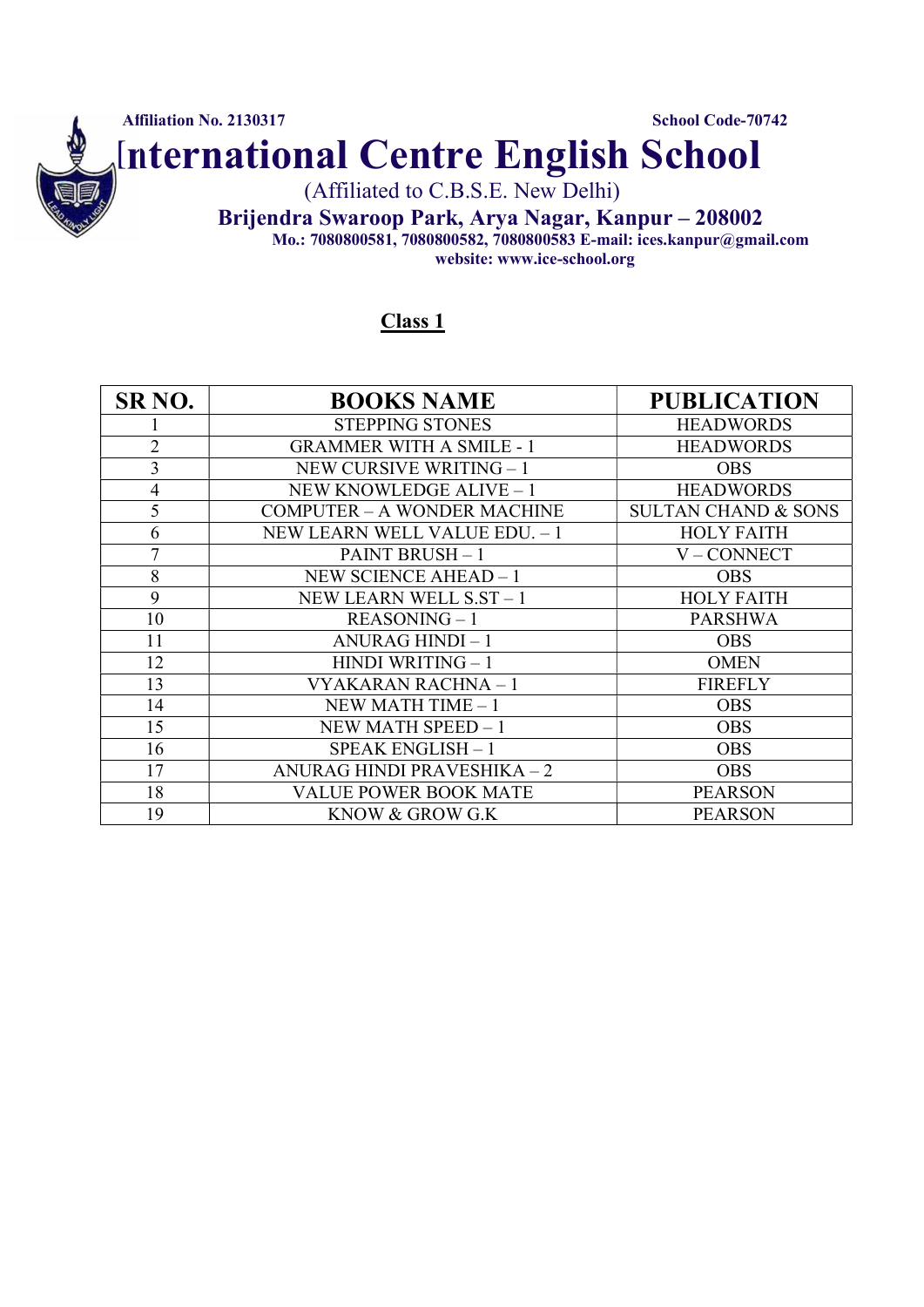

#### Class II

| SR <sub>NO</sub> . | <b>BOOKS NAME</b>                      | <b>PUBLICATION</b>             |
|--------------------|----------------------------------------|--------------------------------|
|                    | <b>STEPPING STONES -2</b>              | <b>HEADWORDS</b>               |
| $\overline{2}$     | <b>GRAMMER WITH A SMILE - 2</b>        | <b>HEADWORDS</b>               |
| 3                  | NEW CURSIVE WRITING $-2$               | <b>OBS</b>                     |
| 4                  | NEW KNOWLEDGE ALIVE - 2                | <b>HEADWORDS</b>               |
| 5                  | <b>COMPUTER - A WONDER MACHINE - 2</b> | <b>SULTAN CHAND &amp; SONS</b> |
| 6                  | NEW LEARN WELL VALUE EDU. - 2          | <b>HOLY FAITH</b>              |
| 7                  | <b>PAINT BRUSH - 2</b>                 | V-CONNECT                      |
| 8                  | NEW SCIENCE AHEAD $-2$                 | <b>OBS</b>                     |
| 9                  | NEW LEARN WELL $SST-2$                 | <b>HOLY FAITH</b>              |
| 10                 | $REASONING-2$                          | <b>PARSHWA</b>                 |
| 11                 | ANURAG HINDI $-2$                      | <b>OBS</b>                     |
| 12                 | <b>HINDI WRITING - 2</b>               | <b>OMEN</b>                    |
| 13                 | HINDI VYAKARAN RACHNA - 2              | <b>FIREFLY</b>                 |
| 14                 | NEW MATH TIME $-2$                     | <b>OBS</b>                     |
| 15                 | MATH SPEED $-2$                        | <b>OBS</b>                     |
| 16                 | $SPEAK ENGLISH-2$                      | <b>OBS</b>                     |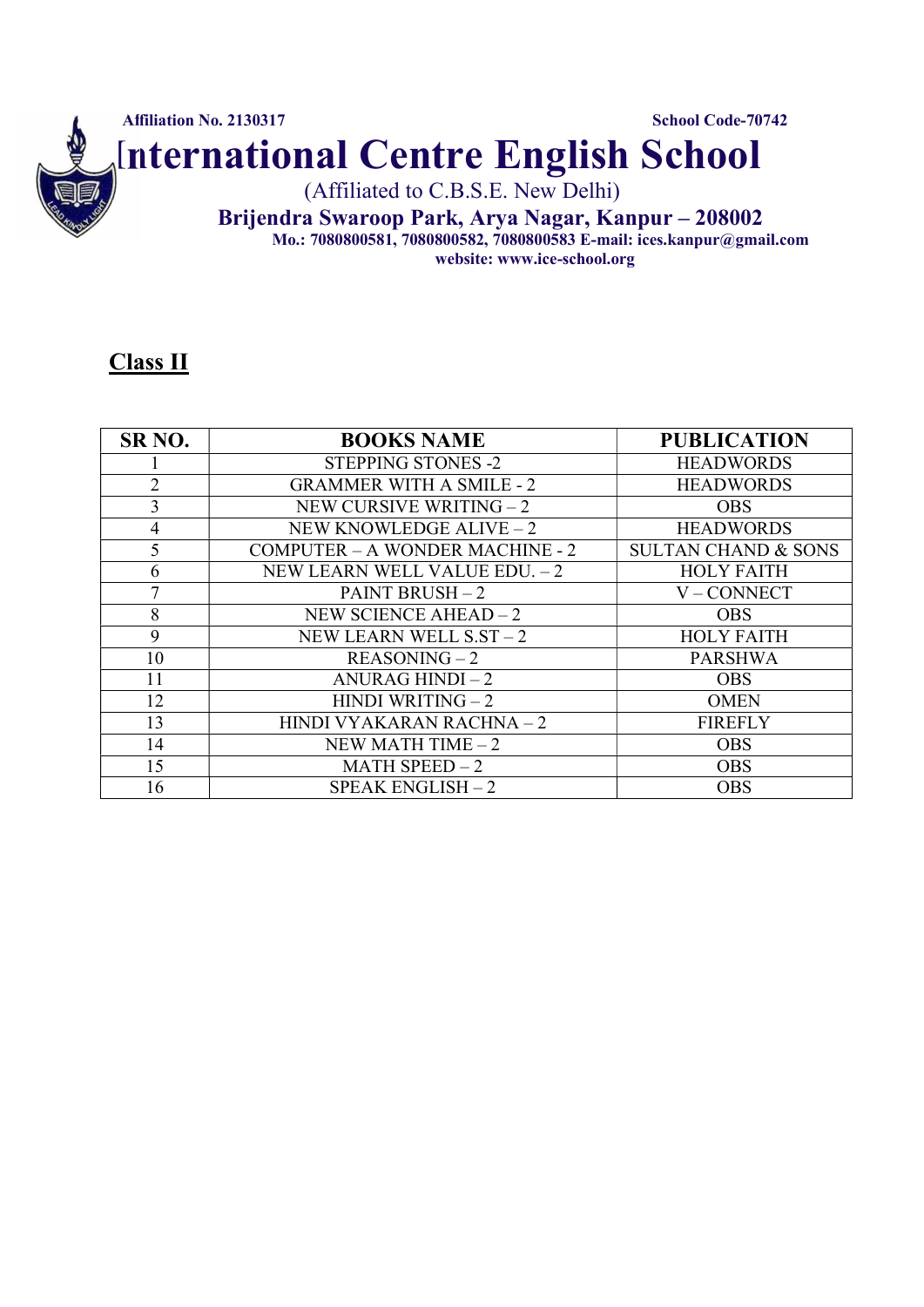

Class III

| SR <sub>NO</sub> . | <b>BOOKS NAME</b>                      | <b>PUBLICATION</b>             |
|--------------------|----------------------------------------|--------------------------------|
|                    | <b>STEPPING STONES -3</b>              | <b>HEADWORDS</b>               |
| $\overline{2}$     | <b>GRAMMER WITH A SMILE - 3</b>        | <b>HEADWORDS</b>               |
| 3                  | NEW CURSIVE WRITING $-3$               | <b>OBS</b>                     |
| 4                  | NEW KNOWLEDGE ALIVE - 3                | <b>HEADWORDS</b>               |
| 5                  | <b>COMPUTER - A WONDER MACHINE - 3</b> | <b>SULTAN CHAND &amp; SONS</b> |
| 6                  | NEW LEARN WELL VALUE EDU. - 3          | <b>HOLY FAITH</b>              |
| 7                  | PAINT BRUSH $-3$                       | V-CONNECT                      |
| 8                  | NEW SCIENCE AHEAD $-3$                 | <b>OBS</b>                     |
| 9                  | NEW LEARN WELL $SST-3$                 | <b>HOLY FAITH</b>              |
| 10                 | $REASONING-3$                          | <b>PARSHWA</b>                 |
| 11                 | ANURAG HINDI $-3$                      | <b>OBS</b>                     |
| 12                 | HINDI WRITING $-3$                     | <b>OMEN</b>                    |
| 13                 | HINDI VYAKARAN RACHNA - 3              | <b>FIREFLY</b>                 |
| 14                 | NEW MATH TIME $-3$                     | <b>OBS</b>                     |
| 15                 | MATH SPEED $-3$                        | <b>OBS</b>                     |
| 16                 | SPEAK ENGLISH - 3                      | <b>OBS</b>                     |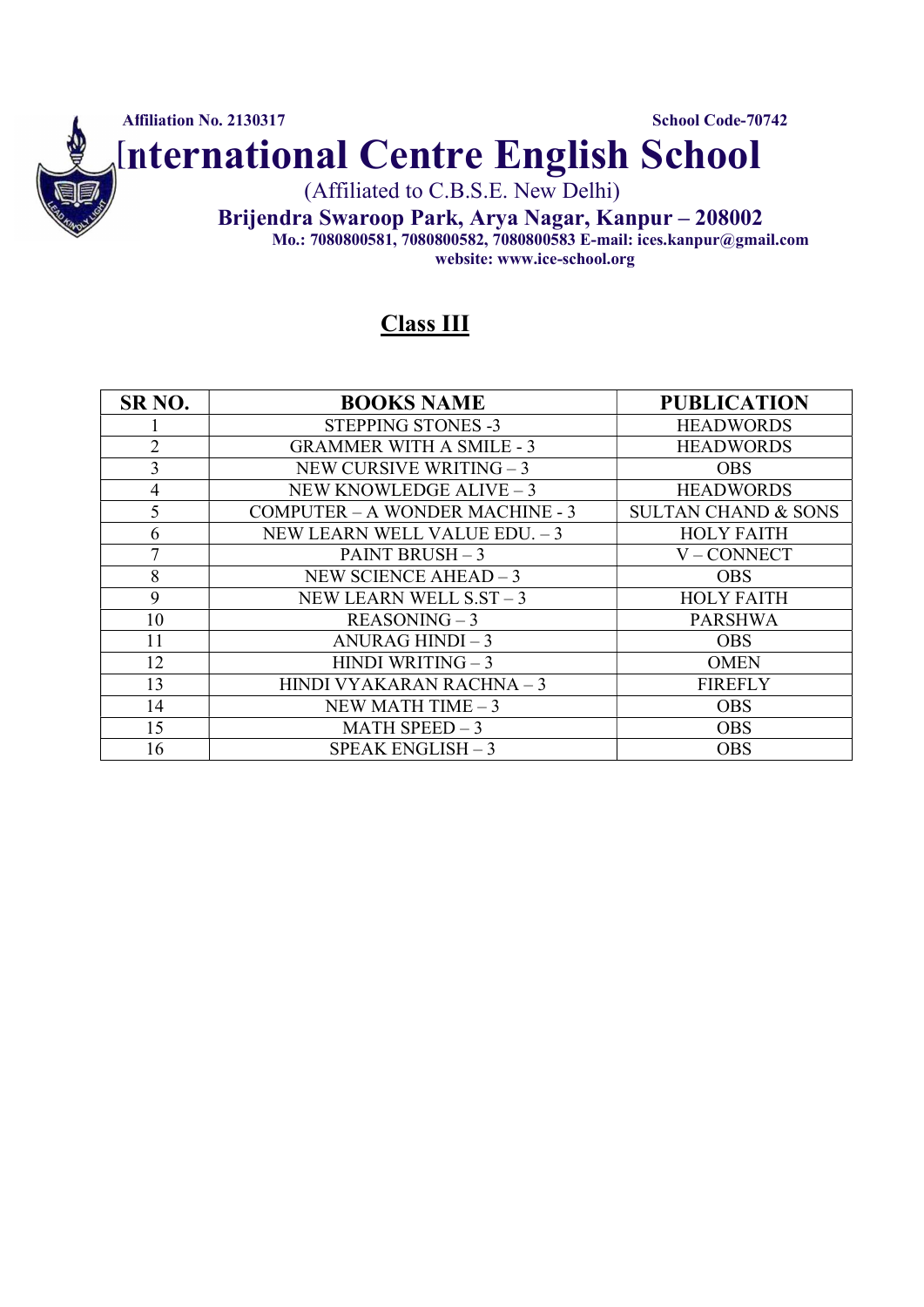

### Class IV

| SR <sub>NO</sub> . | <b>BOOKS NAME</b>                      | <b>PUBLICATION</b>             |
|--------------------|----------------------------------------|--------------------------------|
|                    | <b>STEPPING STONES -4</b>              | <b>HEADWORDS</b>               |
| $\overline{2}$     | <b>GRAMMER WITH A SMILE - 4</b>        | <b>HEADWORDS</b>               |
| 3                  | <b>ENGLISH CURSIVE WRITING - 4</b>     | <b>OBS</b>                     |
| $\overline{4}$     | NEW KNOWLEDGE ALIVE - 4                | <b>HEADWORDS</b>               |
| 5                  | <b>COMPUTER - A WONDER MACHINE - 4</b> | <b>SULTAN CHAND &amp; SONS</b> |
| 6                  | NEW LEARN WELL VALUE EDU. - 4          | <b>HOLY FAITH</b>              |
| 7                  | <b>PAINT BRUSH - 4</b>                 | V-CONNECT                      |
| 8                  | ABSOLUTE SCIENCE $-4$                  | <b>HOLYFAITH</b>               |
| 9                  | NEW LEARN WELL S.ST - 4                | <b>HOLY FAITH</b>              |
| 10                 | $REASONING - 4$                        | <b>PARSHWA</b>                 |
| 11                 | ANURAG HINDI - 4                       | <b>OBS</b>                     |
| 12                 | HINDI WRITING-4                        | <b>OMEN</b>                    |
| 13                 | HINDI VYAKARAN RACHNA - 4              | <b>FIREFLY</b>                 |
| 14                 | NEW MATH TIME $-4$                     | <b>OBS</b>                     |
| 15                 | MATH SPEED $-4$                        | <b>OBS</b>                     |
| 16                 | SPEAK ENGLISH - 4                      | <b>OBS</b>                     |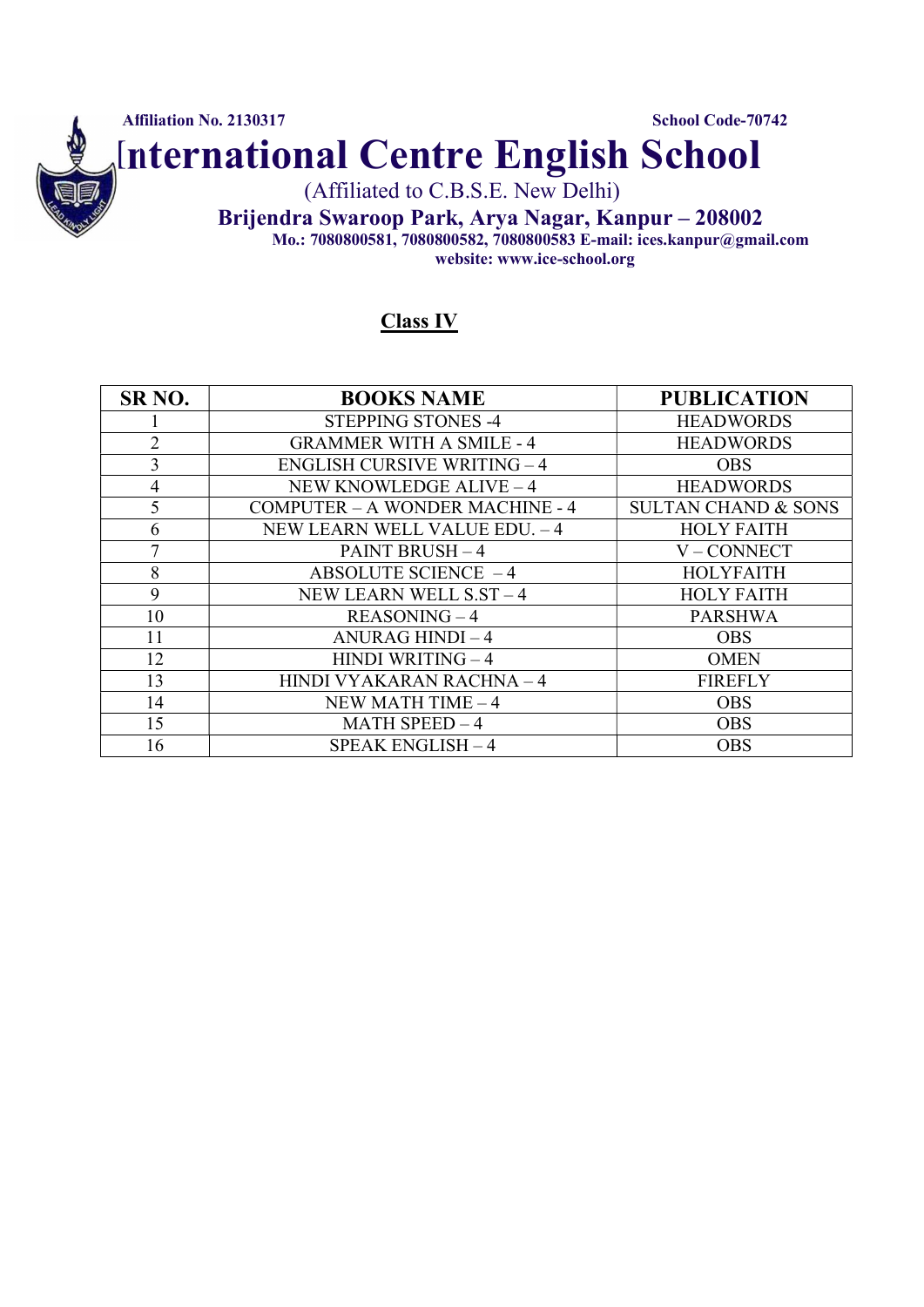

### Class V

| SR <sub>NO</sub> . | <b>BOOKS NAME</b>                      | <b>PUBLICATION</b>             |
|--------------------|----------------------------------------|--------------------------------|
|                    | <b>GRAMMER PATH - 5</b>                | <b>GRAFALCO</b>                |
| 2                  | NEW KNOWLEDGE ALIVE - 5                | <b>HEADWORDS</b>               |
| 3                  | <b>COMPUTER - A WONDER MACHINE - 5</b> | <b>SULTAN CHAND &amp; SONS</b> |
| 4                  | <b>SHASWAT SANSKRITAM - 5</b>          | <b>HOLY FAITH</b>              |
|                    | PAINT BRUSH $-5$                       | V-CONNECT                      |
| 6                  | ABSOLUTE SCIENCE $-5$                  | <b>HOLYFAITH</b>               |
|                    | NEW LEARN WELL $SST - 5$               | <b>HOLY FAITH</b>              |
| 8                  | HINDI VYAKARAN $-5$                    | VIVA EDU.                      |
| 9                  | $AVIRAL-5$                             | VIVA EDU.                      |
| 10                 | MATH BOOSTER $-5$                      | <b>SRIJAN</b>                  |
| 11                 | NEW IMAGE $-5$                         | <b>PEARSON</b>                 |
| 12                 | <b>VALUE POWER - 5</b>                 | <b>BOOK MATE</b>               |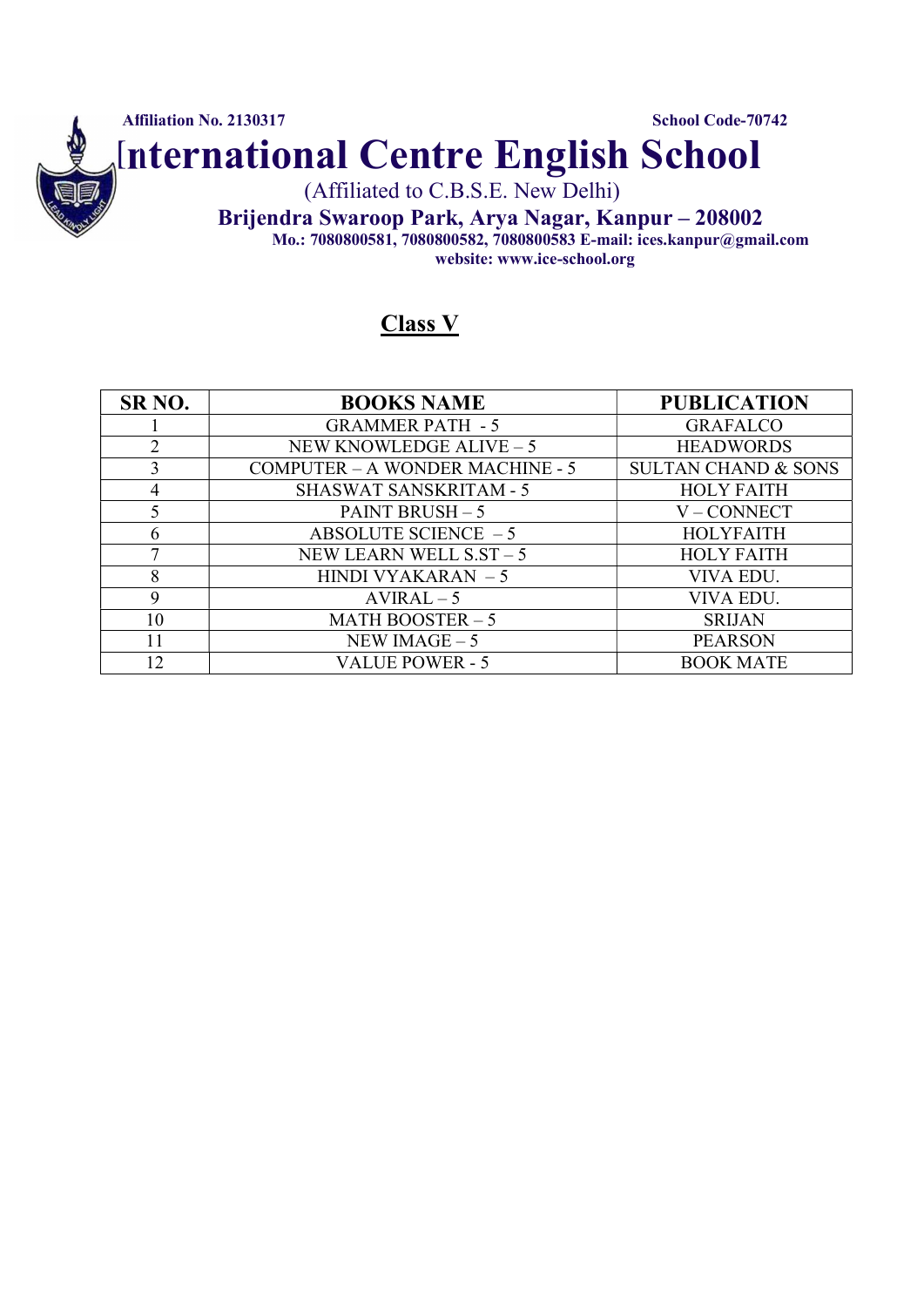

### Class VI

| SR <sub>NO</sub> . | <b>BOOKS NAME</b>                      | <b>PUBLICATION</b>             |
|--------------------|----------------------------------------|--------------------------------|
|                    | NEW IMAGES $-6$                        | <b>PEARSON</b>                 |
| 2                  | FOCUS ENGLISH GRAMMAR $-6$             | <b>ASPIRE</b>                  |
| 3                  | $AVIRAL-6$                             | VIVA EDU.                      |
| 4                  | HINDI VYAKARAN $-6$                    | VIVA EDU.                      |
| 5                  | MATHEMATICS R.S.AGARWAL $-6$           | <b>BHARTI BHAWAN</b>           |
| 6                  | PAINT BRUSH $-6$                       | V-CONNECT                      |
|                    | ABSOLUTE SCIENCE $-6$                  | <b>HOLYFAITH</b>               |
| 8                  | TIME TELLS INTEGRATED $SST - 6$        | <b>INDIANICA</b>               |
| 9                  | WHATS WHAT G.K -6                      | <b>INDIANICA</b>               |
| 10                 | <b>SHASWAT SANSKRITAM-6</b>            | <b>HOLYFAITH</b>               |
|                    | <b>COMPUTER - A WONDER MACHINE - 6</b> | <b>SULTAN CHAND &amp; SONS</b> |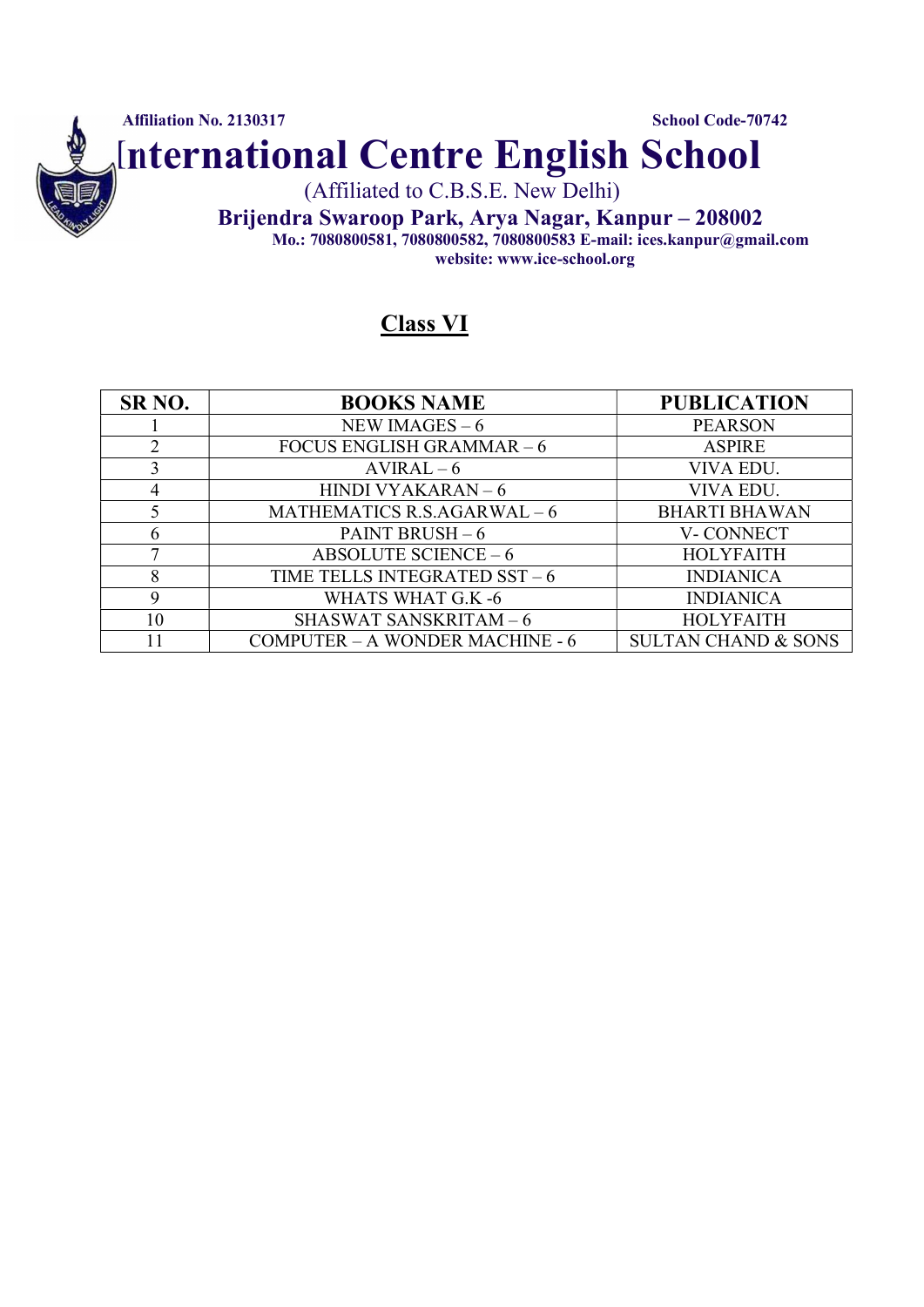

#### Class VII

| SR <sub>NO</sub> . | <b>BOOKS NAME</b>                   | <b>PUBLICATION</b>             |
|--------------------|-------------------------------------|--------------------------------|
|                    | NEW IMAGES $-7$                     | <b>PEARSON</b>                 |
| 2                  | FOCUS ON GRAMMAR $-7$               | <b>ASPIRE</b>                  |
| 3                  | AVIRAL HINDI $-7$                   | VIVA EDU.                      |
| 4                  | HINDI VYAKARAN - 7                  | VIVA EDU.                      |
|                    | MATHEMATICS R.S.AGARWAL $-7$        | <b>BHARTI BHAWAN</b>           |
| 6                  | PAINT BRUSH $-7$                    | V-CONNECT                      |
| 7                  | <b>ABSOLUTE SCIENCE - 7</b>         | <b>HOLYFAITH</b>               |
| 8                  | TIME TELLS INTEGRATED SST - 7       | <b>INDIANICA</b>               |
| 9                  | WHATS WHAT G.K -7                   | <b>INDIANICA</b>               |
| 10                 | <b>SHASWAT SANSKRITAM - 7</b>       | <b>HOLYFAITH</b>               |
| 11                 | COMPUTER $-$ A WONDER MACHINE $-$ 7 | <b>SULTAN CHAND &amp; SONS</b> |
| 12                 | <b>CONVERSATION - 7</b>             |                                |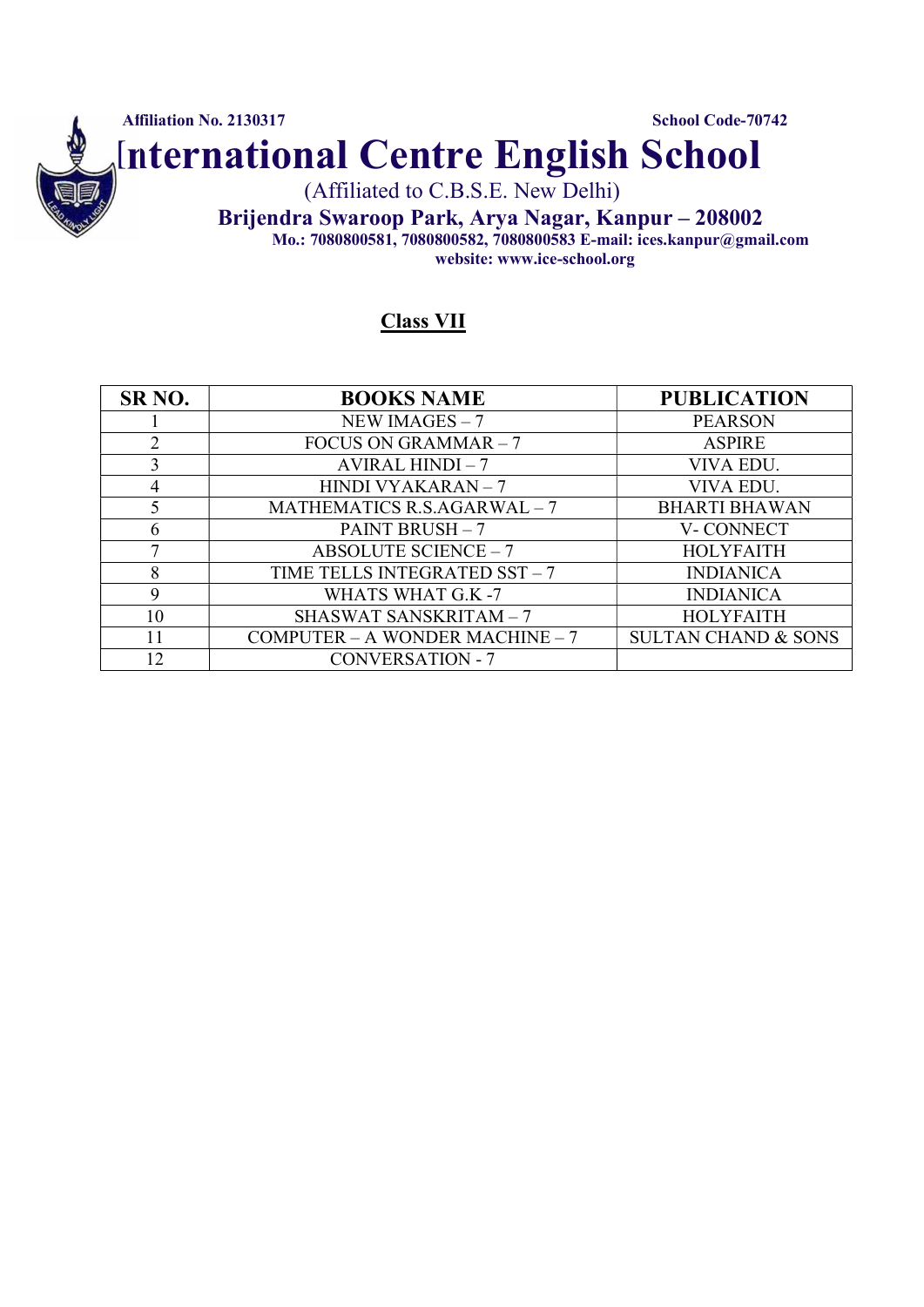

#### Class VIII

| SR <sub>NO</sub> . | <b>BOOKS NAME</b>                   | <b>PUBLICATION</b>             |
|--------------------|-------------------------------------|--------------------------------|
|                    | NEW IMAGES $-8$                     | <b>PEARSON</b>                 |
| 2                  | FOCUS ON GRAMMAR $-8$               | <b>ASPIRE</b>                  |
| 3                  | AVIRAL HINDI $-8$                   | VIVA EDU.                      |
| 4                  | <b>HINDI VYAKARAN – 8</b>           | VIVA EDU.                      |
|                    | MATHEMATICS R.S.AGARWAL $-8$        | <b>BHARTI BHAWAN</b>           |
| 6                  | PAINT BRUSH $-8$                    | V-CONNECT                      |
| ⇁                  | <b>ABSOLUTE SCIENCE - 8</b>         | <b>HOLYFAITH</b>               |
| 8                  | TIME TELLS INTEGRATED $SST - 8$     | <b>INDIANICA</b>               |
| 9                  | WHATS WHAT G.K -8                   | <b>INDIANICA</b>               |
| 10                 | <b>SHASWAT SANSKRITAM-8</b>         | <b>HOLYFAITH</b>               |
|                    | COMPUTER $- A$ WONDER MACHINE $- 8$ | <b>SULTAN CHAND &amp; SONS</b> |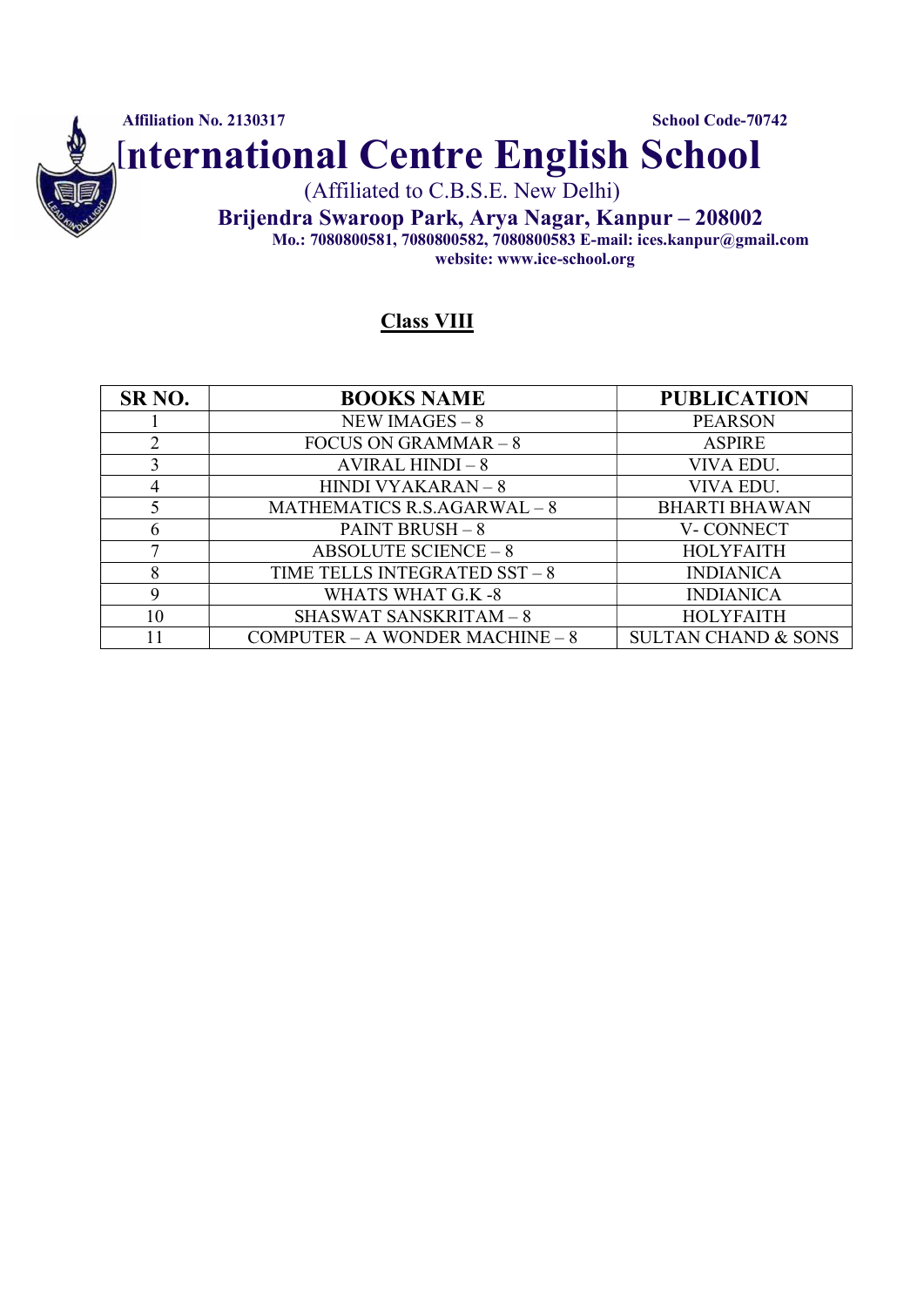

### Class IX

| SR <sub>NO</sub> . | <b>BOOKS NAME</b>                    | <b>PUBLICATION</b>     |
|--------------------|--------------------------------------|------------------------|
|                    | MATHEMATICS R.S. AGARWAL             | <b>BHARTI BHAWAN</b>   |
| $\overline{2}$     | $MATHS - 9$                          | <b>NCERT</b>           |
| 3                  | $SCIENCE - 9$                        | <b>NCERT</b>           |
| 4                  | $PHYSICS - 9$                        | <b>RASTOGI PUB.</b>    |
| 5                  | $BIOLOGY - 9$                        | <b>RASTOGI PUB.</b>    |
| 6                  | <b>INFORMATION TECHNOLOGY</b>        | <b>KIPS LEARNING</b>   |
| 7                  | $MOMENTS - 9$                        | <b>NCERT</b>           |
| 8                  | $BEHIVE-9$                           | <b>NCERT</b>           |
| 9                  | $KSHITIJ-9$                          | <b>NCERT</b>           |
| 10                 | KRITIKA - 9                          | <b>NCERT</b>           |
| 11                 | HINDI VYAKRAN - 9 COURSE - A         | <b>NEW SARASWATI</b>   |
| 12                 | ENG. LANG. FUNCTIONAL ENG. GRAMMAR & | <b>LAXMI</b>           |
|                    | COMPO. - 9                           |                        |
| 13                 | CHEMISTRY-9                          | <b>MODERN ABC PUB.</b> |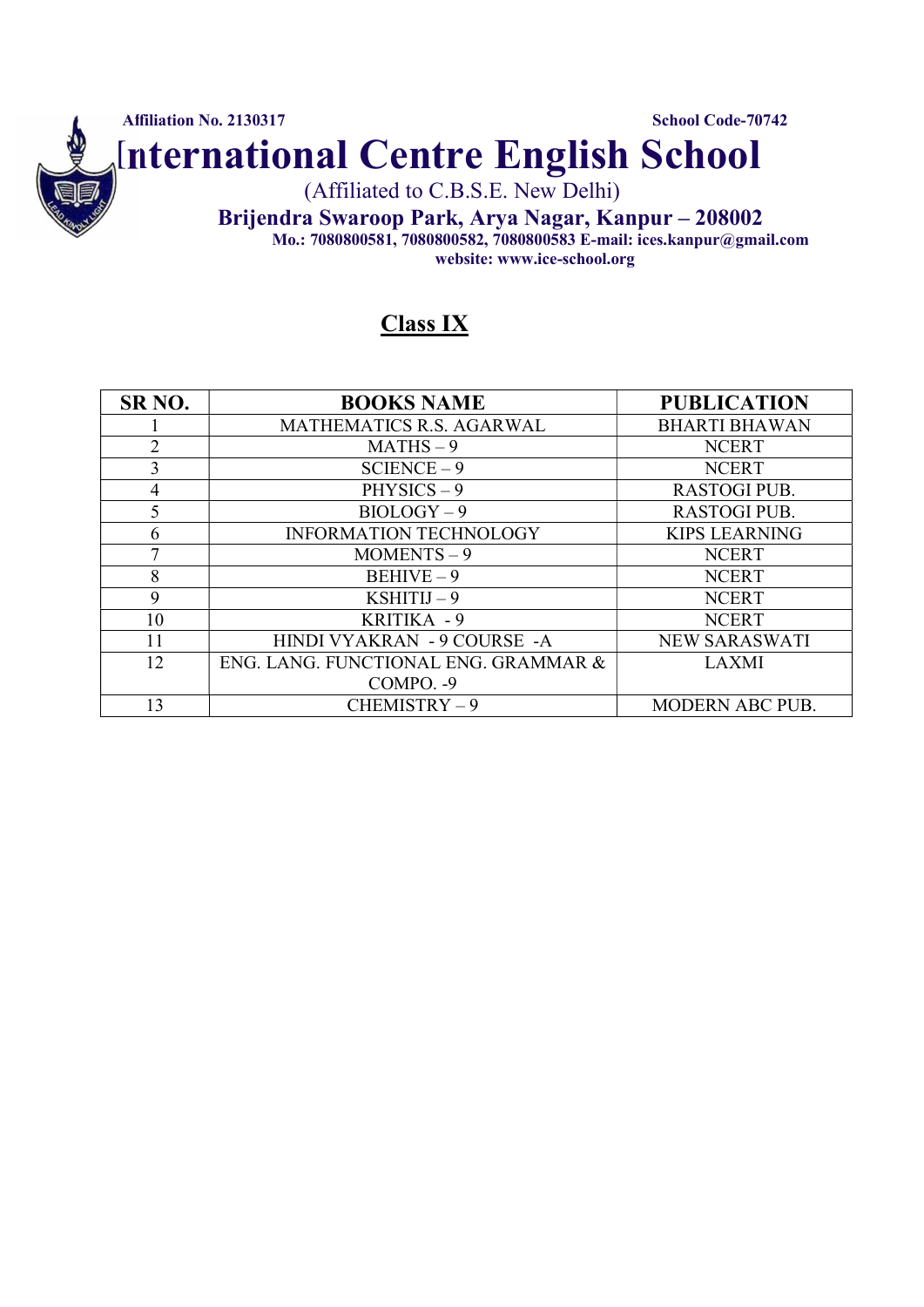

## Class X

| SR <sub>NO</sub> . | <b>BOOKS NAME</b>                            | <b>PUBLICATION</b>   |
|--------------------|----------------------------------------------|----------------------|
|                    | MATHEMATICS R.S. AGARWAL                     | <b>BHARTI BHAWAN</b> |
| $\overline{2}$     | $MATHS - 9$                                  | <b>NCERT</b>         |
| 3                  | $SCIENCE - 9$                                | <b>NCERT</b>         |
| 4                  | $PHYSICS - 9$                                | <b>RASTOGI PUB.</b>  |
| 5                  | $BIOLOGY - 9$                                | <b>RASTOGI PUB.</b>  |
| 6                  | <b>INFORMATION TECHNOLOGY</b>                | <b>KIPS LEARNING</b> |
| 7                  | <b>FIRST FLIGHT</b>                          | <b>NCERT</b>         |
| 8                  | FOOT PRINTS WITHOUT FEET                     | <b>NCERT</b>         |
| 9                  | $KSHITIJ-9$                                  | <b>NCERT</b>         |
| 10                 | KRITIKA - 9                                  | <b>NCERT</b>         |
| 11                 | HISTORY: INDIA & THE CONTEMPARY              | <b>NCERT</b>         |
|                    | WORLD $-$ II $-$ 10                          |                      |
| 12                 | $CHEMISTRY-9$                                | <b>RASTOGI PUB.</b>  |
| 13                 | <b>GEOGRAPHY: CONTEMPRARY INDIA - II -10</b> | <b>NCERT</b>         |
| 14                 | POLITICAL SCIENCE DEMOCRATIC                 | <b>NCERT</b>         |
|                    | DEVELOPMENT-10                               |                      |
| 15                 | ECONOMICS UNDERSTANDING ECONOMIC             | <b>NCERT</b>         |
|                    | <b>DEVELOPMENT - 10</b>                      |                      |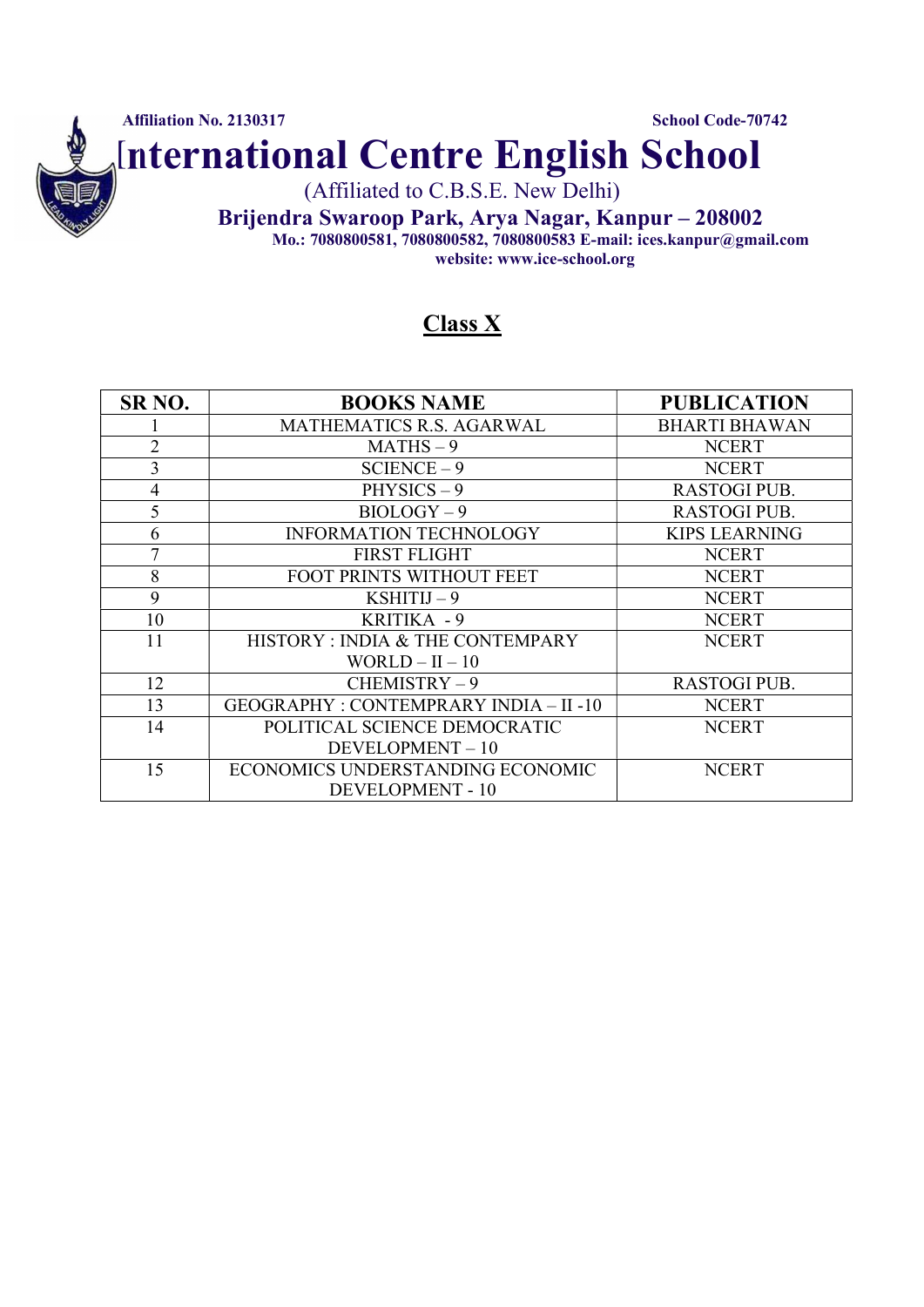

# Class XI - COMMERCE

| SR <sub>NO</sub> . | <b>BOOKS NAME</b>            | <b>PUBLICATION</b>             |
|--------------------|------------------------------|--------------------------------|
|                    | <b>BUSINESS STUDIES</b>      | NCERT (POONAM GANDHI)          |
|                    | $HORNBILL - 11$              | <b>NCERT</b>                   |
|                    | $SNAPSHOT-11$                | <b>NCERT</b>                   |
|                    | <b>AAROH BHAG-11</b>         | <b>NCERT</b>                   |
|                    | VITAN BHAG $-11$             | <b>NCERT</b>                   |
|                    | ABHIVYAKTI AUR MADHYAM - 11  | <b>NCERT</b>                   |
|                    | <b>ECONOMICS</b>             | RADHA BHAHUGANA                |
| 8                  | COMPUTER SCIENCE WITH PYTHON | <b>SULTAN CHAND &amp; SONS</b> |
|                    |                              | (PREETI ARORA)                 |
| $\mathbf Q$        | PHYSICAL EDUCATION - 11      | <b>KORAL BOOKS</b>             |
| 10                 | <b>ACCOUNTANCY</b>           | NCERT (D.K. GOEL)              |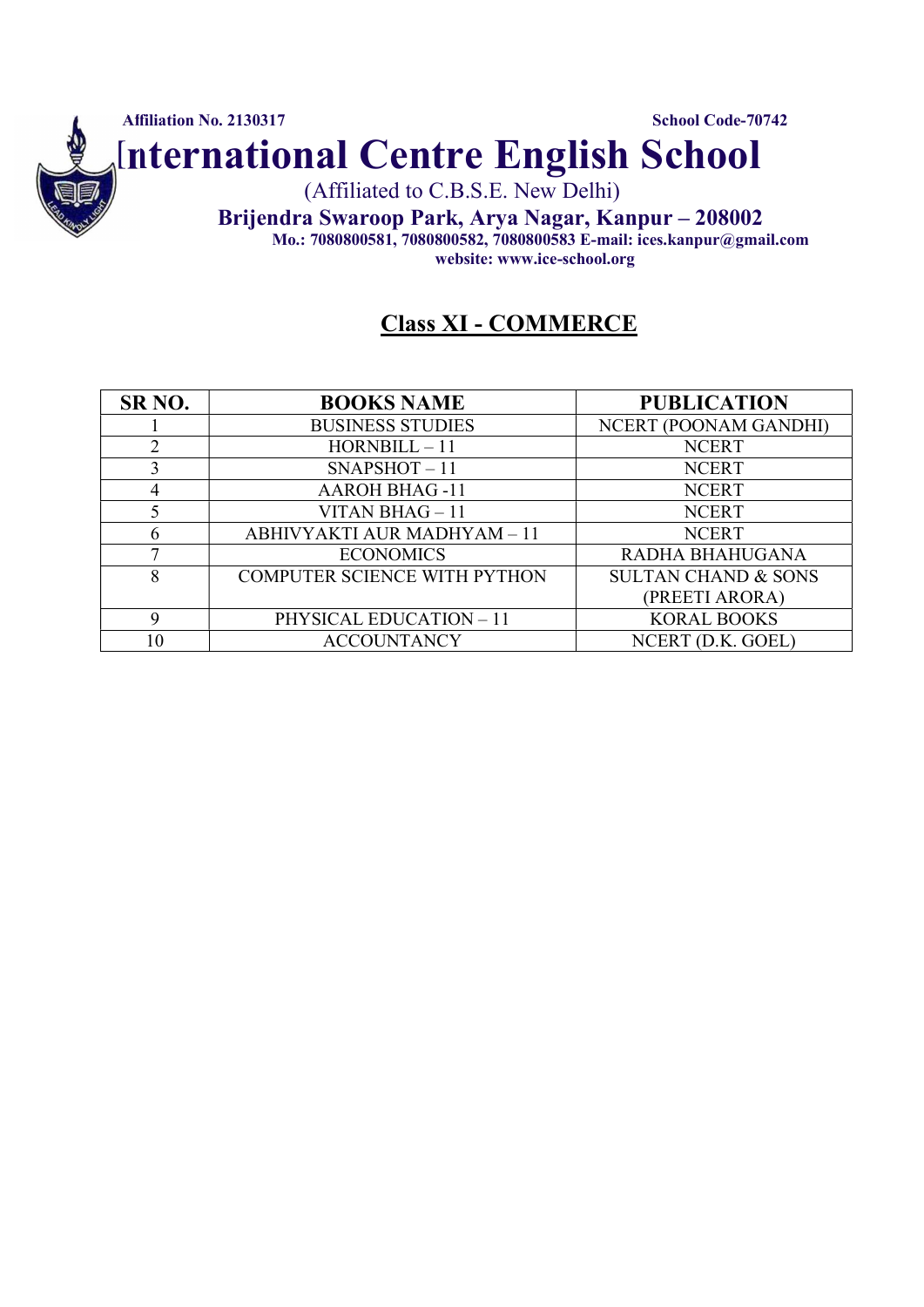

### Class XI - SCIENCE

| SR <sub>NO</sub> . | <b>BOOKS NAME</b>                   | <b>PUBLICATION</b>             |
|--------------------|-------------------------------------|--------------------------------|
|                    | $MATH - 11$                         | <b>NCERT</b>                   |
| ↑                  | $HORNBILL - 11$                     | <b>NCERT</b>                   |
|                    | $SNAPSHOT-11$                       | <b>NCERT</b>                   |
|                    | <b>AAROH BHAG-11</b>                | <b>NCERT</b>                   |
|                    | <b>VITAN BHAG</b> $-11$             | <b>NCERT</b>                   |
| h.                 | ABHIVYAKTI AUR MADHYAM - 11         | <b>NCERT</b>                   |
|                    | PHYSICS -11                         | <b>NCERT</b>                   |
| 8                  | <b>COMPUTER SCIENCE WITH PYTHON</b> | <b>SULTAN CHAND &amp; SONS</b> |
|                    |                                     | (PREETI ARORA)                 |
|                    | <b>PHYSICAL EDUCATION - 11</b>      | <b>KORAL BOOKS</b>             |
| 10                 | CHEMISRTY-11                        | <b>NCERT</b>                   |
|                    | BIOLOGY - 11                        | <b>NCERT</b>                   |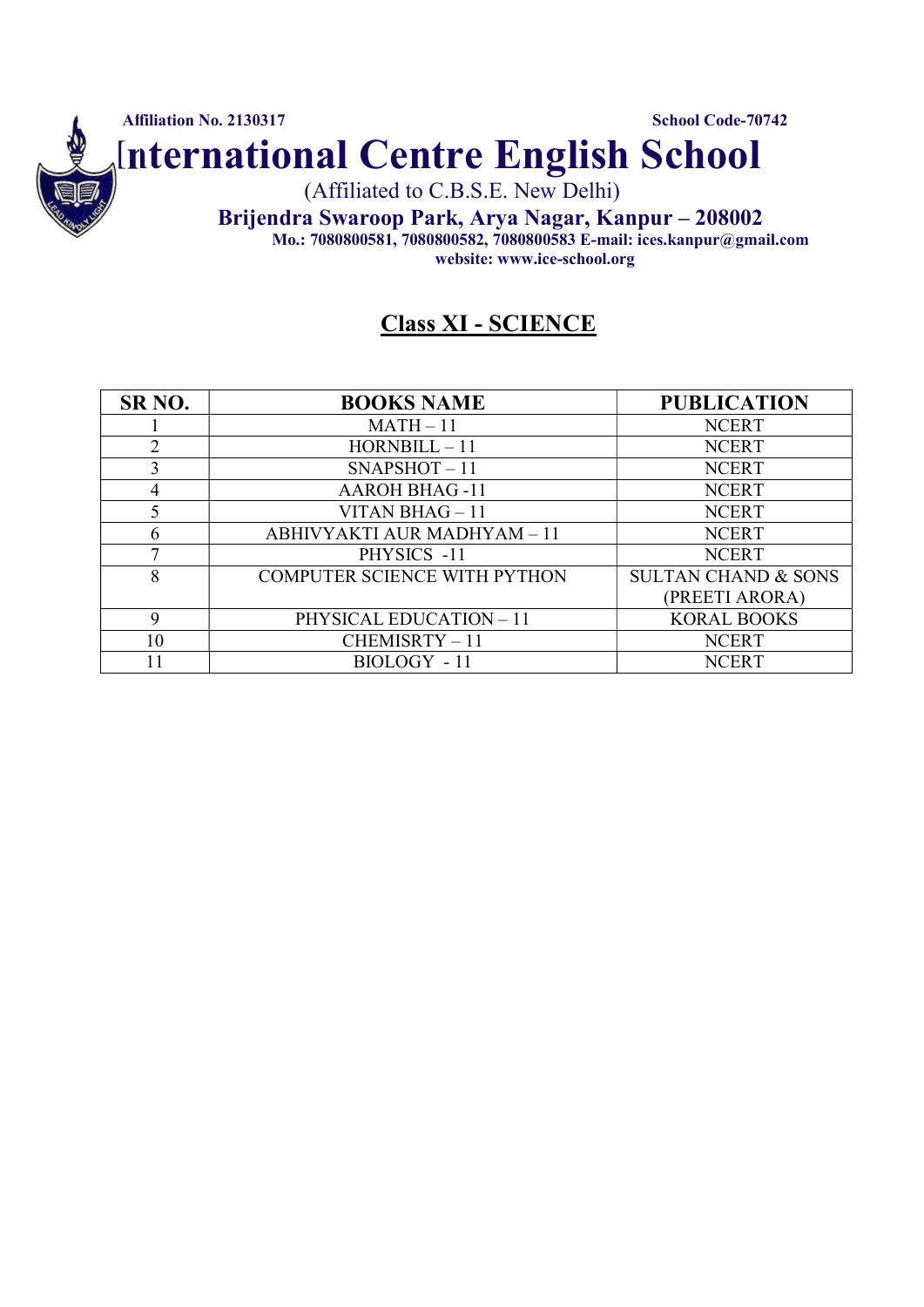

### Class XII - COMMERCE

| SR <sub>NO</sub> . | <b>BOOKS NAME</b>                   | <b>PUBLICATION</b>             |
|--------------------|-------------------------------------|--------------------------------|
|                    | <b>BUSINESS STUDIES</b>             | NCERT (POONAM GANDHI)          |
| $\mathfrak{D}$     | <b>FLAMINGO</b>                     | <b>NCERT</b>                   |
|                    | <b>VISTAS</b>                       | <b>NCERT</b>                   |
| 4                  | <b>AAROH BHAG</b>                   | <b>NCERT</b>                   |
|                    | <b>VITAN BHAG</b>                   | <b>NCERT</b>                   |
| 6                  | ABHIVYAKTI AUR MADHYAM              | <b>NCERT</b>                   |
| 7                  | <b>ECONOMICS</b>                    |                                |
|                    | <b>MICRO ECONOMICS</b>              | V.K. ORI                       |
|                    | 2. INDIAN DEVELOPMENT               |                                |
| 8                  | <b>COMPUTER SCIENCE WITH PYTHON</b> | <b>SULTAN CHAND &amp; SONS</b> |
|                    |                                     | (PREETI ARORA)                 |
| $\mathbf Q$        | <b>PHYSICAL EDUCATION - 12</b>      | <b>KORAL BOOKS</b>             |
| 10                 | <b>ACCOUNTANCY</b>                  | NCERT (T.S. GREWAL)            |